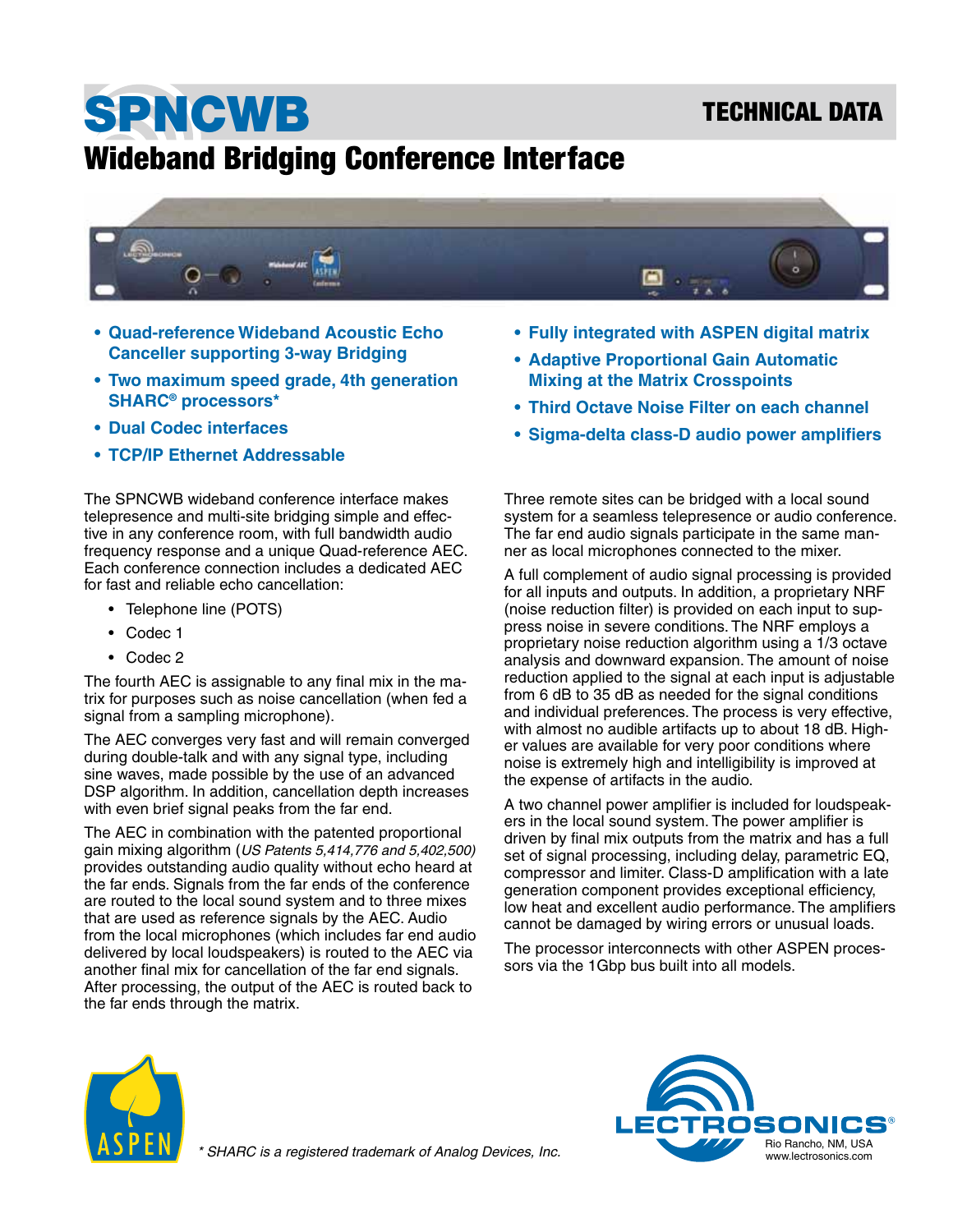### Signal Flow

Two Codec interfaces and a telephone line are processed and delivered to the ASPEN matrix in the same manner as microphones are handled in an ASPEN mixer. Four additional *Virtual* inputs receive signals from a built-in signal generator, which is used for testing and diagnostics.

The AEC receives signals from two final mixes that supply far end and local audio signals needed for echo cancellation. The AEC output after cancellation is then routed through the matrix to the appropriate Codec and telephone line outputs.



### Signal Processing

Each of the processing blocks shown above contains multiple elements as shown here:

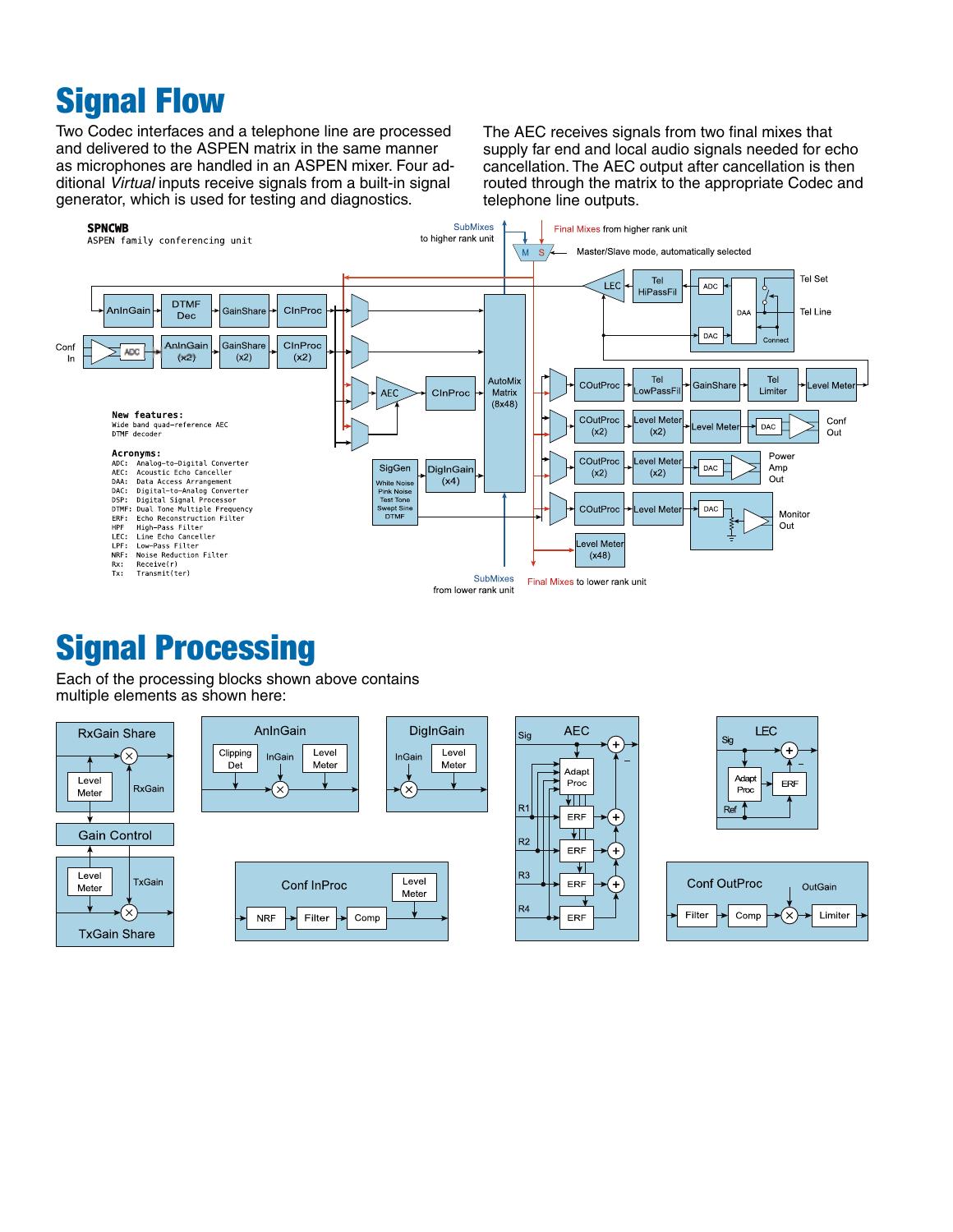### Ports and Connections

Extensive control options are available through serial, ethernet, wired and logic ports.

- RS-232 is typically used with touch panel control systems.
- • Ethernet connectivity allows remote access for setup and control with computer systems.
- Wired remote control with Lectrosonics desktop and wall mounted pushbutton panels is provided through two rear panel RJ-45 jacks.
- Hard wired control using pots, switches and LEDs connected to rear panel logic I/O ports allows direct control of levels, modes and indicators. In conjunction with the powerful, built-in macro language, these controls can be used for a wide variety of level adjustments, preset recalls, event triggered indicators, room combining configurations, etc.



#### Logic Output Connections

Potentiometers and switches can be connected to rear panel logic input controls to adjust levels or mute any one or a group of inputs, crosspoints and outputs. Logic outputs are used to drive LED indicators triggered by a variety of logic input activity and/or the status of inputs, presets and conference connections.





*Logic I/O connections*

#### Power Amp Outputs

The amplifier is designed to run continuously (idle or with a load) without heat buildup, making it ideal for permanent installations where prolonged operation is required.

Each output can drive a variety of loads, including loudspeakers, long cable runs and headphones. The BTL (bridge tied load) configuration allows the two channels to be wired in parallel on a common load to double the output power.

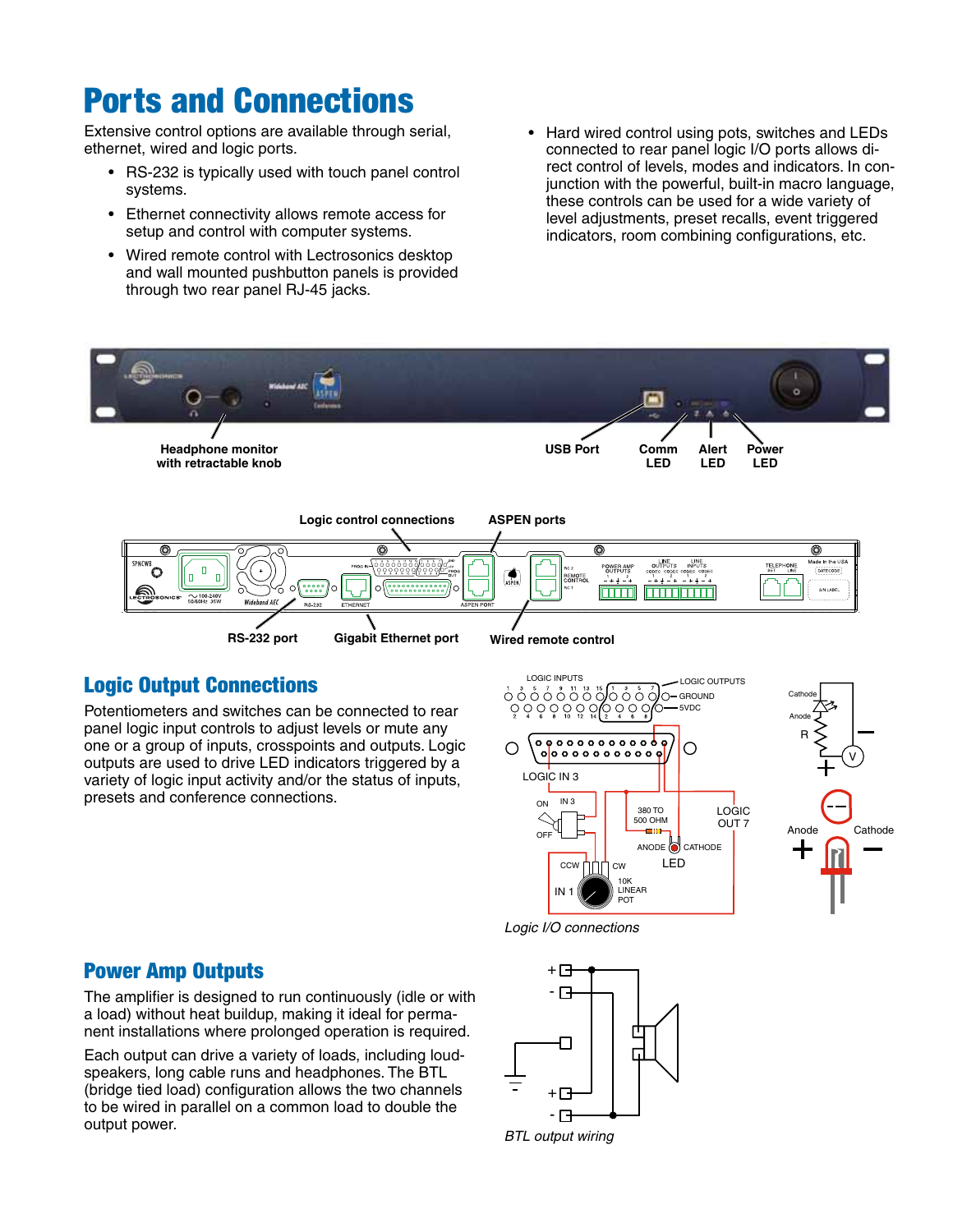# Advanced Acoustic Echo **Cancellation**

Conventional AEC algorithms face a trade-off between convergence rate and depth. A fast convergence time adapts quickly when a new conversation begins or when a change occurs in the acoustic space, but the cancellation depth is limited. Deeper cancellation requires more time, so an echo may be heard at the far end until the AEC achieves a fairly deep convergence.

An ideal AEC would react very quickly in the beginning and then start applying more calculations over longer time intervals to achieve a deeper cancellation as the conference progresses. The ideal echo canceller would also maintain convergence regardless of signal types or levels.

This is precisely what the ASPEN echo canceller does. It is designed to handle multi-site bridging and any number of microphones simultaneously, and it works perfectly with the gain proportional mixing algorithm.



When a local sound system is being used to amplify only far side audio, the AEC can quickly identify and cancel the far side audio that enters the local microphones.

When the sound system is also used to amplifiy the local microphones, the far side audio will re-circulate through the local sound system, making it more difficult to identify and cancel the far side audio from the sound picked up by the microphones.

The example shown here is a 30 second recording of a conference with local and far side audio activity, plus a local sound reinforcement system.

*Example of AEC activity over a 30 second period.*

Several common types of activity are shown In the illustration above. This is a plot of an actual recording. Look at the uppermost black line as it indicates the convergence depth during the various activities.

| Initial convergence<br>$0-1.5$ sec.   | The conference begins and the AEC converges to a depth of about 25 dB.                                                                      |  |
|---------------------------------------|---------------------------------------------------------------------------------------------------------------------------------------------|--|
| Mostly far side audio<br>$2-9.5$ sec. | Local microphones pick up far side audio from the local loudspeakers and convergence is<br>increased slightly.                              |  |
| Path change at 10 sec.<br>(mic moves) | A local microphone moves, which changes the acoustic path between it and the local<br>loudspeakers. This requires that the AEC re-converge. |  |
| Double talk                           | Both far side and local side are talking and the AEC holds the convergence steady.                                                          |  |
| Mostly far side audio                 | The local side stops talking and the AEC gradually increases the convergence with every<br>peak in the far side audio.                      |  |

The AEC will not diverge (lose convergence) unless something changes in the local acoustic environment, such as moving a microphone. When this happens, it will converge again and adapt to the new echo path. These are usually very subtle changes and go completely unnoticed by the conference participants.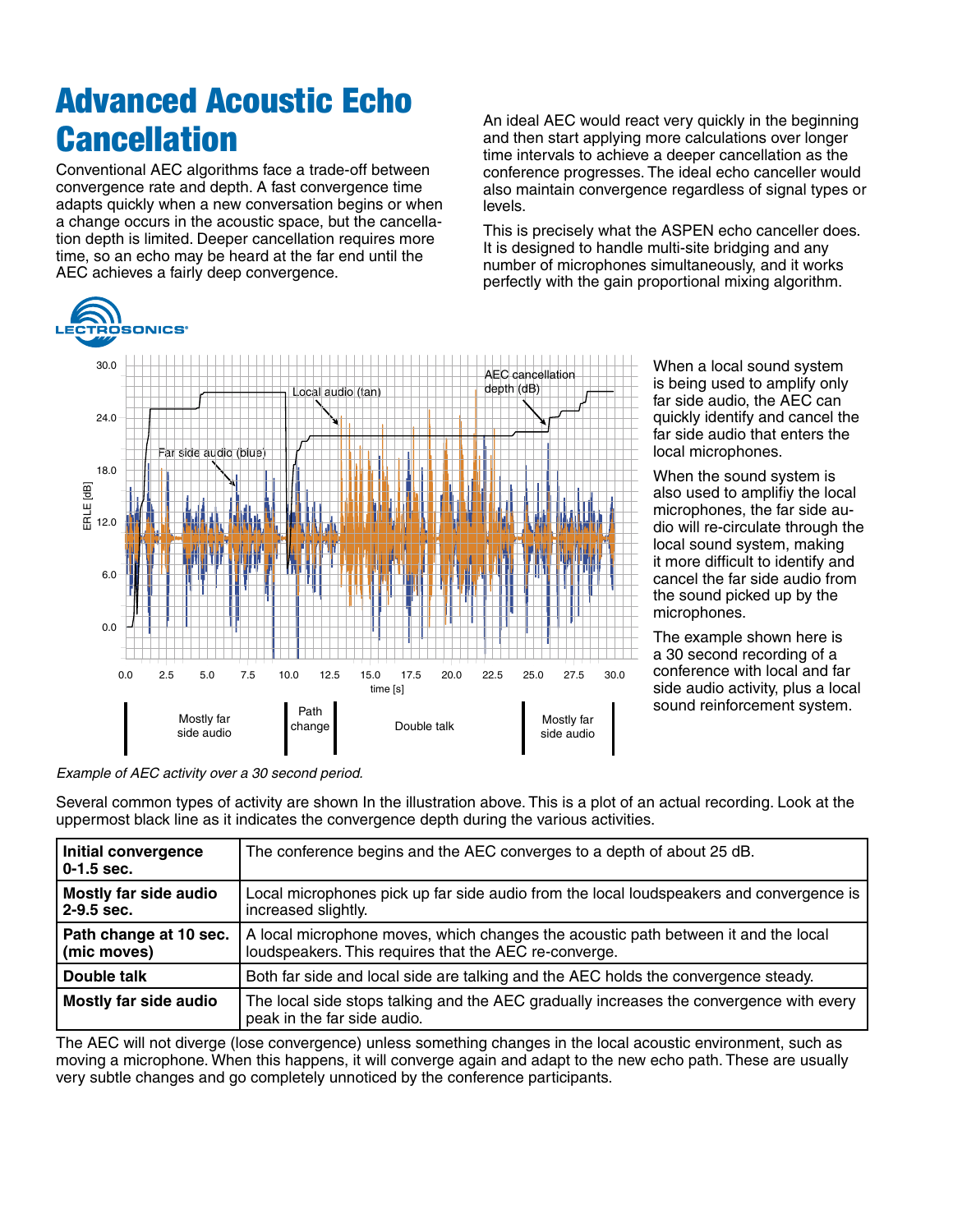### Control Panel Software

ASPEN software is provided on disk with each processor and downloadable from the support web site. The package includes installers for USB Devices, the control panel GUI and a variety of documentation.

| Roadme-Release Notes         | Booksholf                                                             |                                                                                                                                        |
|------------------------------|-----------------------------------------------------------------------|----------------------------------------------------------------------------------------------------------------------------------------|
| Install ASPEN Software       | <b>ASPEN Control Retignment</b><br><b>SPIKTED4 Constand Relaxance</b> |                                                                                                                                        |
| Install USB Drivers (32-bit) | SPN16 Connued Releases<br><b>SPNContenza Comment Fisherment</b>       |                                                                                                                                        |
| Install USB Drivers (64-bit) |                                                                       |                                                                                                                                        |
|                              | <b>Installation Guides</b>                                            | <b>Technical Data Sheets</b>                                                                                                           |
| Lectrosonics on the Web      | ASPEN Minner trutal Guide                                             | <b>ASPEN Hiero TD Sheet</b>                                                                                                            |
| Contact Service and Support  | SPNCcolorerce butal Gade                                              | SPNCanlennon TD Shoel                                                                                                                  |
| Browse CD                    |                                                                       |                                                                                                                                        |
| Download Adobe Reader        |                                                                       |                                                                                                                                        |
| Exit                         |                                                                       |                                                                                                                                        |
|                              |                                                                       |                                                                                                                                        |
|                              | Finally" link to the left to get I.                                   | Manuali und data sheets require Active Acrobat Reactiv to be installed<br>an jour PC. Executived have it click on the Tiewalsad Addres |
| <b>LECTROSON</b>             | Lecrosonics, Inc.                                                     | Ptone: 880-821-1121                                                                                                                    |
|                              | 581 Leser Rd                                                          | Fits: 505-892-6243                                                                                                                     |

Pio Rancho, NM 87124

sales@lectrosonics.com

Control panels for the various processors open with a diagram of the processors in the order that they are connected through the rear panel ASPEN Ports.



Tabs across the top and bottom of the panel open screens for each category of setup and configuration.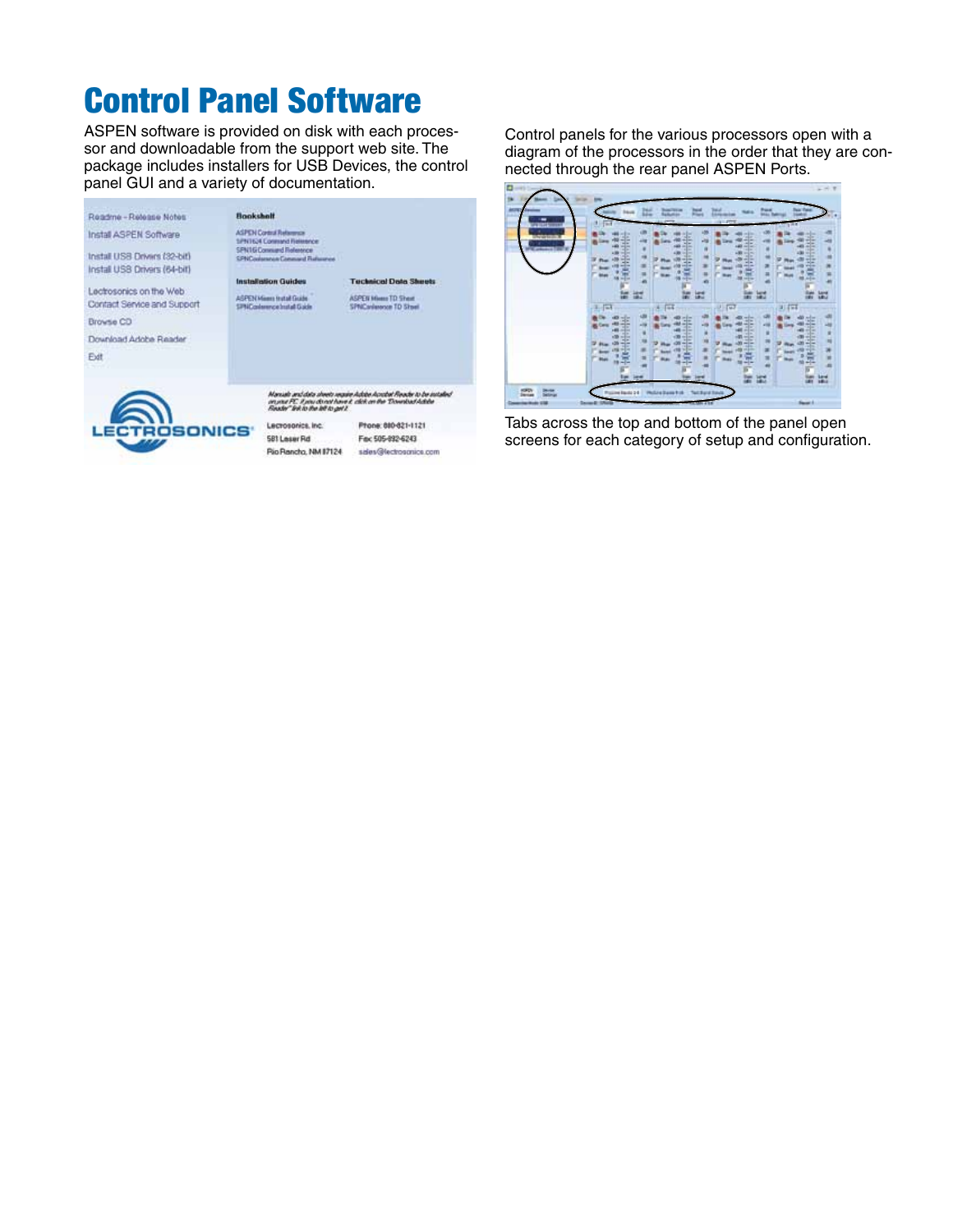# Macros and the ASPEN Control Language

ASPEN macros are simply a series of instructions expressed using the ASPEN Control language. The elements of the control language are as follows.

#### **Commands**

These are the familiar native commands of the AS-PEN device, as documented in the "Command Set" in the reference manual or under the Control Panel Help menu. Ultimately, the purpose of the macro will be to issue commands to the device in order to make it "do" something, or to read out its current settings for use by external controllers.

#### Variables

These are user defined global storage, used to pass data within a macro, or between macros. Variables make it possible for macros to have a "memory" of past actions, or to capture data for use within another macro, at some other time. Arithmetic, comparison, and logical operations can be performed with variables.

#### **Expressions**

These are used to compute logical or arithmetical results using variables or constant values. Expressions make it possible to perform arithmetic, create loops, or make decisions using conditional statements.

#### Loops

These are "while-do" statements of the sort seen in many other programming languages. Loops make it possible for a particular command to be run multiple times as long as the state of some device property or the value of some variable meets a specified condition.

#### **Conditionals**

These are "if-then-else" statements of the sort seen in many other programming languages. Conditionals make it possible for a macro to choose between alternative actions on the basis of the current state of some device property or the value of some user defined variable.

Commands, loops and conditionals are statements, and can stand alone as a macro "line" or instruction. Variables and expressions play a supporting role, with variables commonly used in expressions and both often found in update commands as the "argument." Loops and conditionals contain both expressions defining their "condition" and commands to be executed as their "actions" if the condition is met.

Macros may include up to 64 "lines," each line containing one or more instructions, or statements. Multiple statements must be separated by a ';' (semicolon) character. Loop and conditional statements may be combined. These maximum length of a macro line is 115 characters.

Macros are "run" (executed) in response to some triggering event, such as a serial command or the pressing of a push button connected to a programmable logic input pin. Applications such as room combining, courtroom sound systems, and teleconferencing rely on macros to make system setup changes "on the fly" in response to button panel activity or serial commands from 3rd party control systems.

Commands are used to control a variety of states and configurations such as:

- • ADFE Filters
- • Audio Inputs
- • Input Compressors
- Input EQ filters
- **Noise Reduction Filters**
- **Matrix Crosspoints**
- **Audio Outputs**
- **Output Compressors**
- **Output EQ Filters**
- • Output Limiters
- **Rear Panel Control**
- • Programmable I/O
- • Preset Management
- • Macro Management
- • RTC Timers and Alarms
- Internal Signal Generators
- • Events
- Network Setup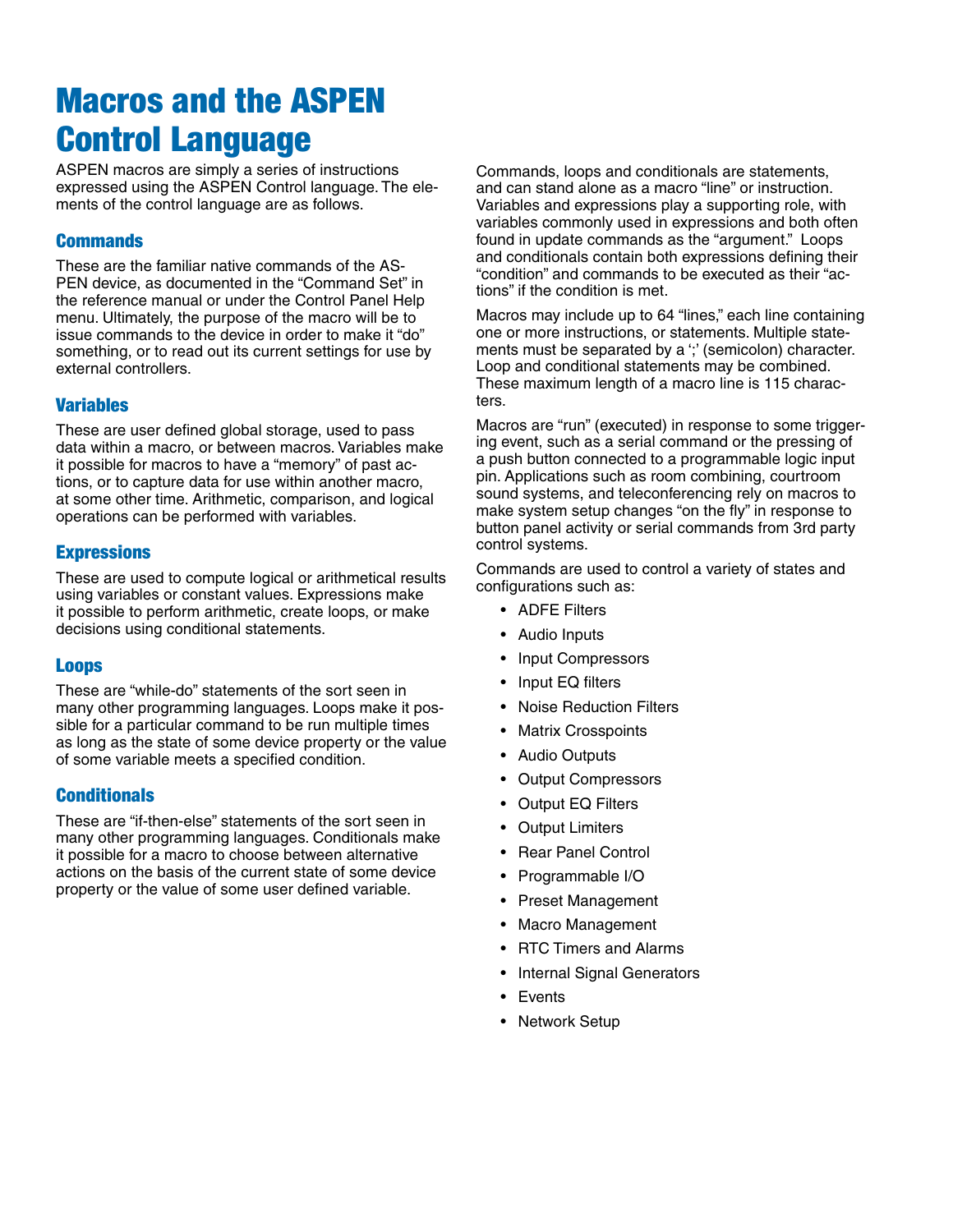### Multi-site Bridging

With the addition of an ASPEN mixer, multiple far sides can be connected to each other and the local site using a mix-minus approach.

Conferencing requires a minimum of four mixes:

- AEC SIGNAL MIX
- • SEND MIXES (includes the AEC output)
- • LOCAL MIXES

The **AEC SIGNAL MIX** is a mix of all of the far side signals which is routed to the AEC to identify and cancel those that have entered the local microphones. We recommend that you use mix bus 47 for this mix.

The **SEND MIXES** consists of 3 elements:

- The AEC output (which is a mix of all the local microphones minus any echo caused by microphone/ speaker coupling in the local room)
- Any other sources you want to send to the far end that are not microphones, such as program audio
- The far end signals you want to bridge to the other sites

A mix is assigned for each outbound signal. For example, if you have just a telephone line, you will only need one SEND mix for the *Tel Line Out*. If you have one phone and two Codecs, you will need three SEND mixes, one mix each for the *Tel Line Out, Codec 1 Out* and *Codec 2 Out*. We recommend you use the mix busses 46, 45, 44, etc. for these signal mixes.

The **LOCAL MIX** includes the far end signals, program audio, and any local microphones that require amplification. Mix-minus routing can be created using multiple crosspoints to improve gain-before-feedback in the local sound system. We recommend that you use mix busses 1, 2, 3, etc. for these mixes to keep them well separated in the matrix from the mixes used for conference connections. There is no technical or performance reason for this separation; it simply makes it easier to visualize the matrix assignments during setup.



- $\times$  Signal added to mix (matrix)
- O Mixes for output signals (outsource)